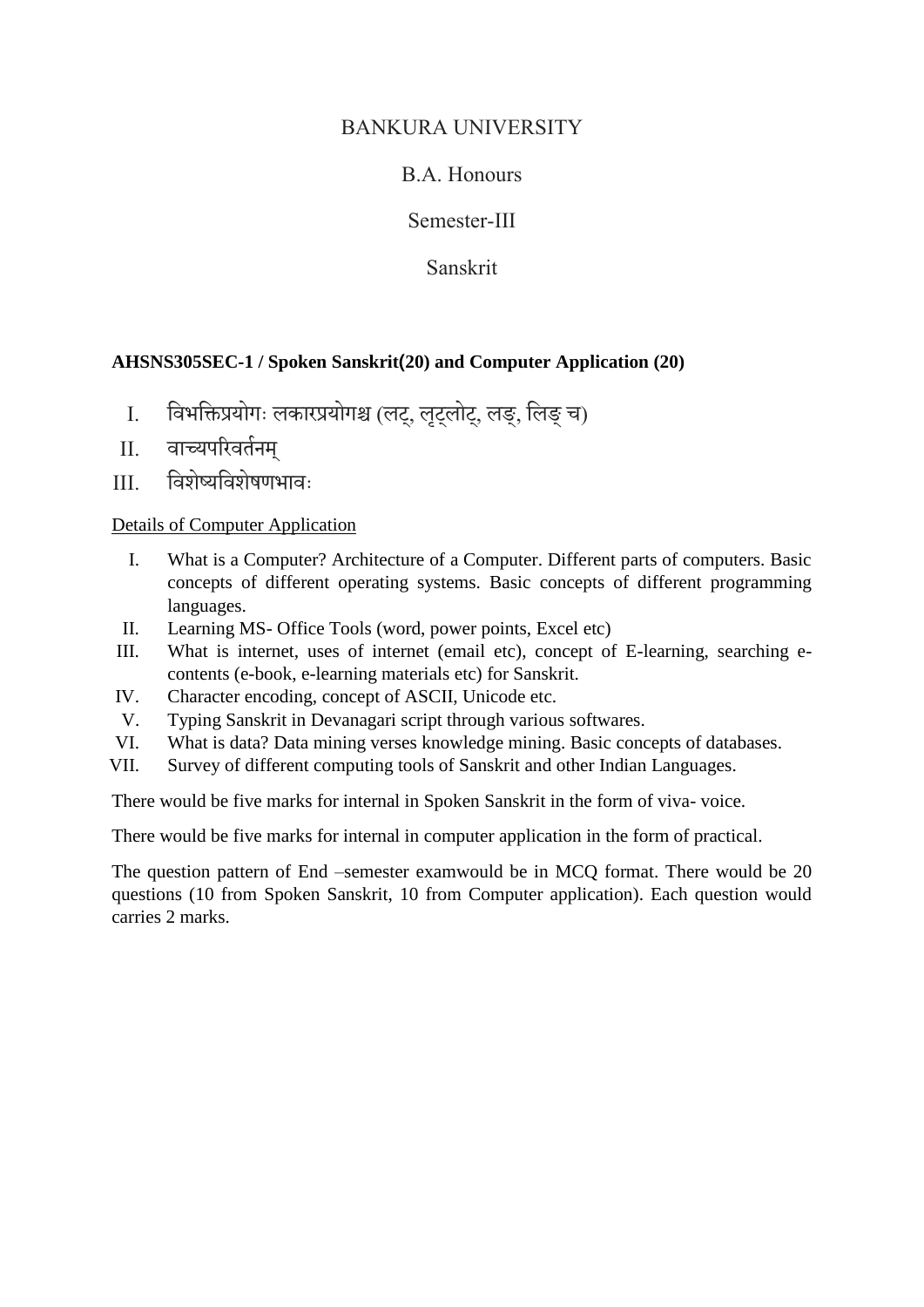### **AHSNS405SEC-2 Spoken Sanskrit (20) &Writing Skill enhancement in Sanskrit (20)**

In this paper instead of Communicative English there would be Writing Skill in Sanskrit.

## Spoken Sanskrit

- 1. समासः, प्रत्ययः कृत् तव्य, अनीयर्, क्त, क्तवतु, शतृ, शानच्, क्त्वा, तुमुन् र्विर्ः – मर्पु्
- 2. लिखनदाक्ष्यम्( Writing Skill in Sanskrit) पत्रम्(कार्यालयीम् सामाजिकम् च), विज्ञवतः, साराांशः, वनबन्धः

In this paper in the end semester exam 10 marks is assigned to article (वनबन्धः) writing. Two questions of 5 marks would come from letter writing (पत्रम्), notice writing (विज्ञप्तिः) and precy (सारांशः) writing. Other two questions of five marks would come from compound (समासः),and suffixes (प्रत्ययः). There would be five questions of two 2 marks would come from compound (समासः),and suffixes (प्रत्ययः).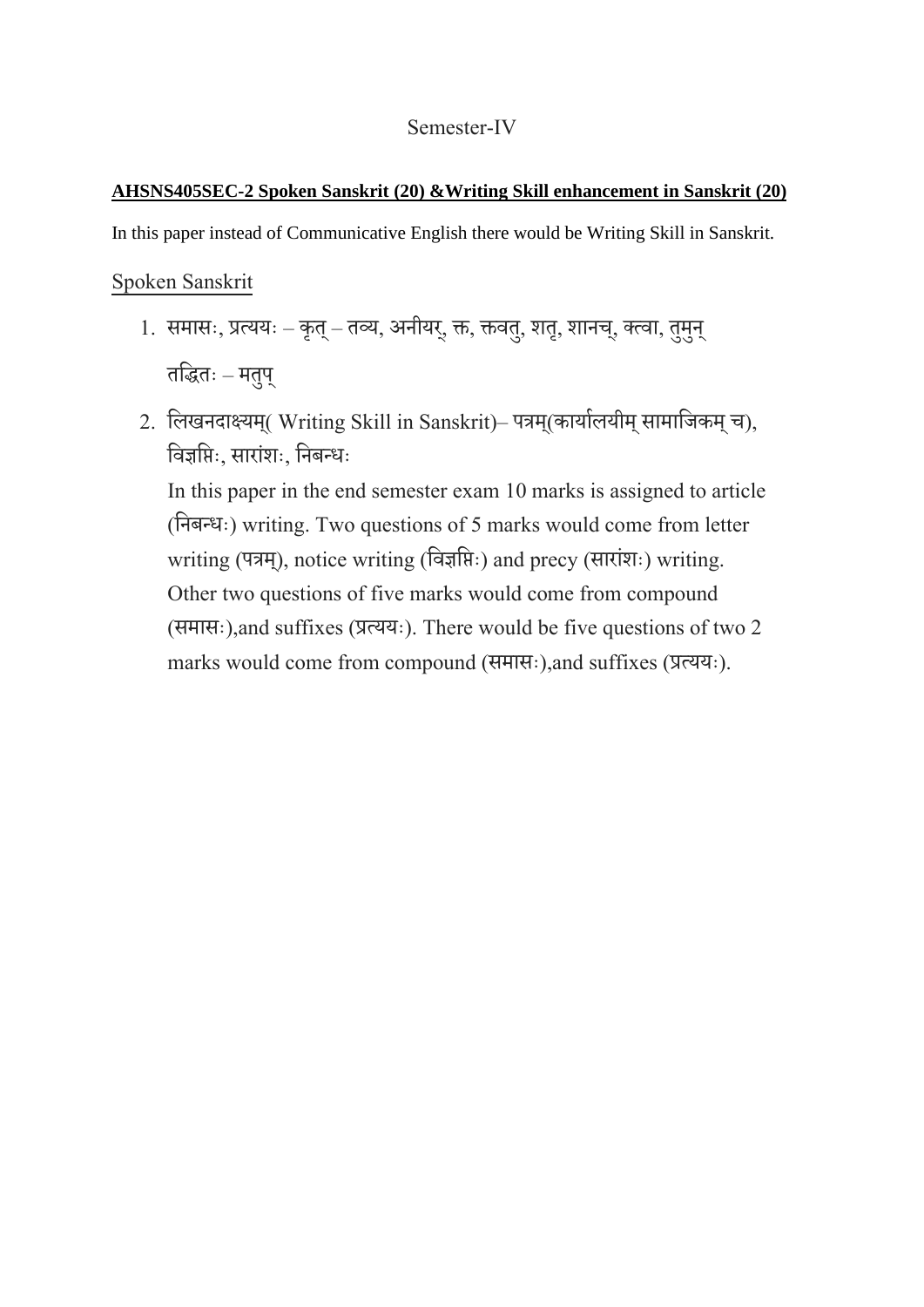## **Programme Sanskrit**

## **APSNS305SEC-1**

- I. विभविप्रयोगः लकारप्रयोगश्च (लट्, लटृ्लोट्, लङ्, वलङ्च)
- II. विशेष्यविशेषणभािः
- III. िाच्यपररिर्तनम्

## प्रश्नपत्रनिर्मणपद्धतिः

रिक्तस्थानपूरणम्

अशुद्धिसंशोधनम्

व्युत्पत्तिनर्णयः

िाक्तयरचनम्

वाच्यपरिवर्तनम्

अनुवादः

## **APSNS405SEC-2**

I. मर्पु्

II. क्त्वा, तुमुन्, क्त, क्तवतु, शतृ, शानच्

III. **अव्ययम्**– यदा, र्दा, कदा, यवद, र्वहत, यत्र, र्त्र, कुत्र, च, अवप, ए, श्वः, ह्यः, परश्वः, परह्यः, अद्य।

# **प्रश्नपत्रनिममणपद्धन िः**

**रिक्तस्थािपूिणम्**

**अशुनद्धसंशोधिम्**

**व्युत्पनििणमयिः**

**वाक्यिचिम्**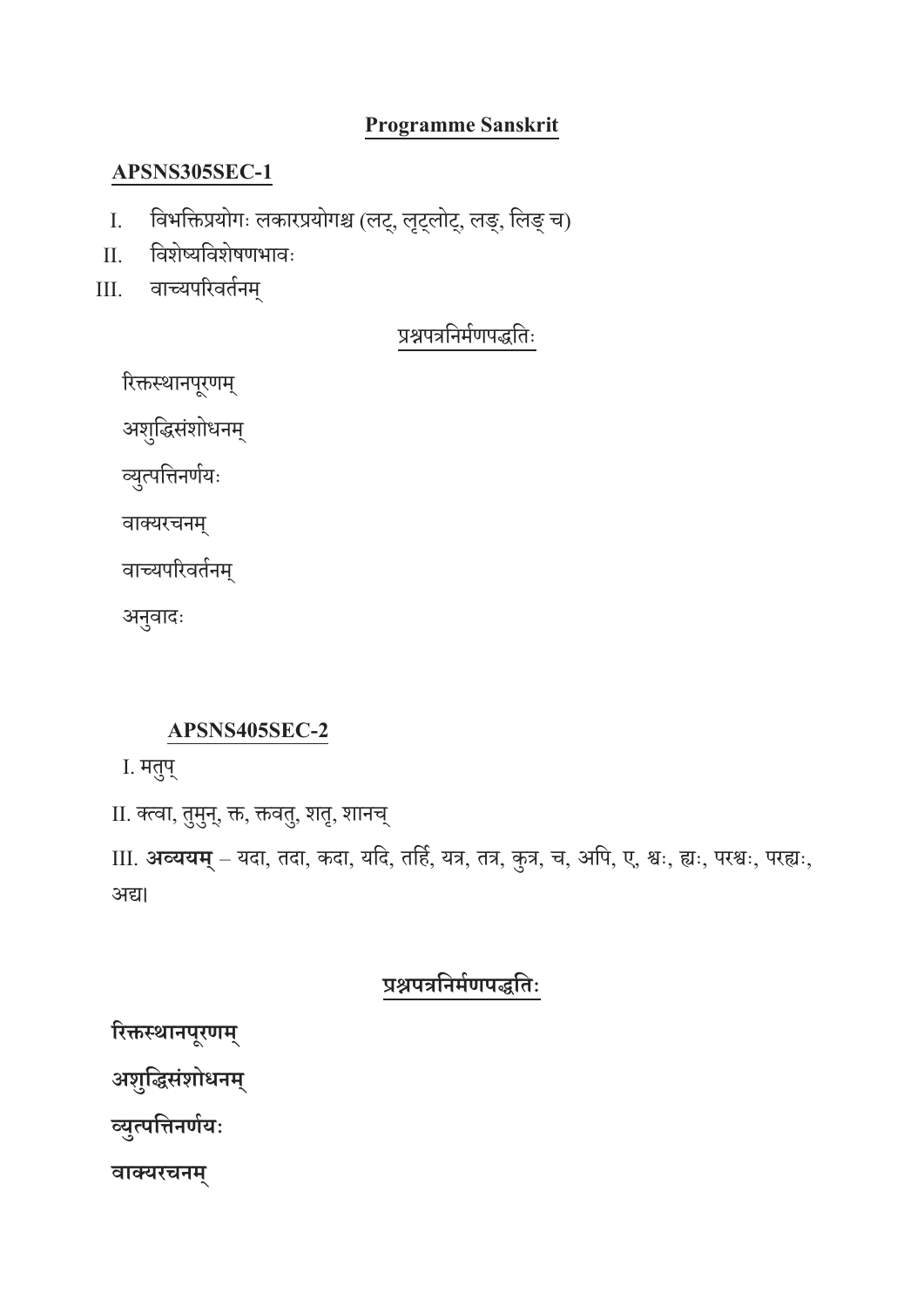## **वाच्यपरिव मिम्**

**अिुवादिः**

## **APSNS504SEC-3**

## **नदिचयाम, पारिवारिकालापिः, सामानिकालापिः**

#### **Computer Application-20**

#### Details of Computer Application

What is a Computer? Architecture of a Computer. Different parts of computers. Basic concepts of different operating systems. Basic concepts of different programming languages.

Learning MS- Office Tools (word, power points, Excel etc)

What is internet, uses of internet (email etc)

**Here the mode of internal exam would be in the form of practical and the 5 marks would be assigned for it.**

**The End semester exam would be in the form of MCQ format.** 

### **APSNS604SEC-4**

# **कायामलयीय आलापिः, सामान्यालापिः, दूिभाषालापिः, आपनणकालापिः**

#### **Computer Application-20**

Details of Computer Application

Concept of E-learning, searching e-contents (e-book, e-learning materials etc) for Sanskrit.

Character encoding, concept of ASCII, Unicode etc.

Typing Sanskrit in Devan□gari script through various softwares.

What is data? Data mining verses knowledge mining. Basic concepts of databases.

Survey of different computing tools of Sanskrit and other Indian Languages.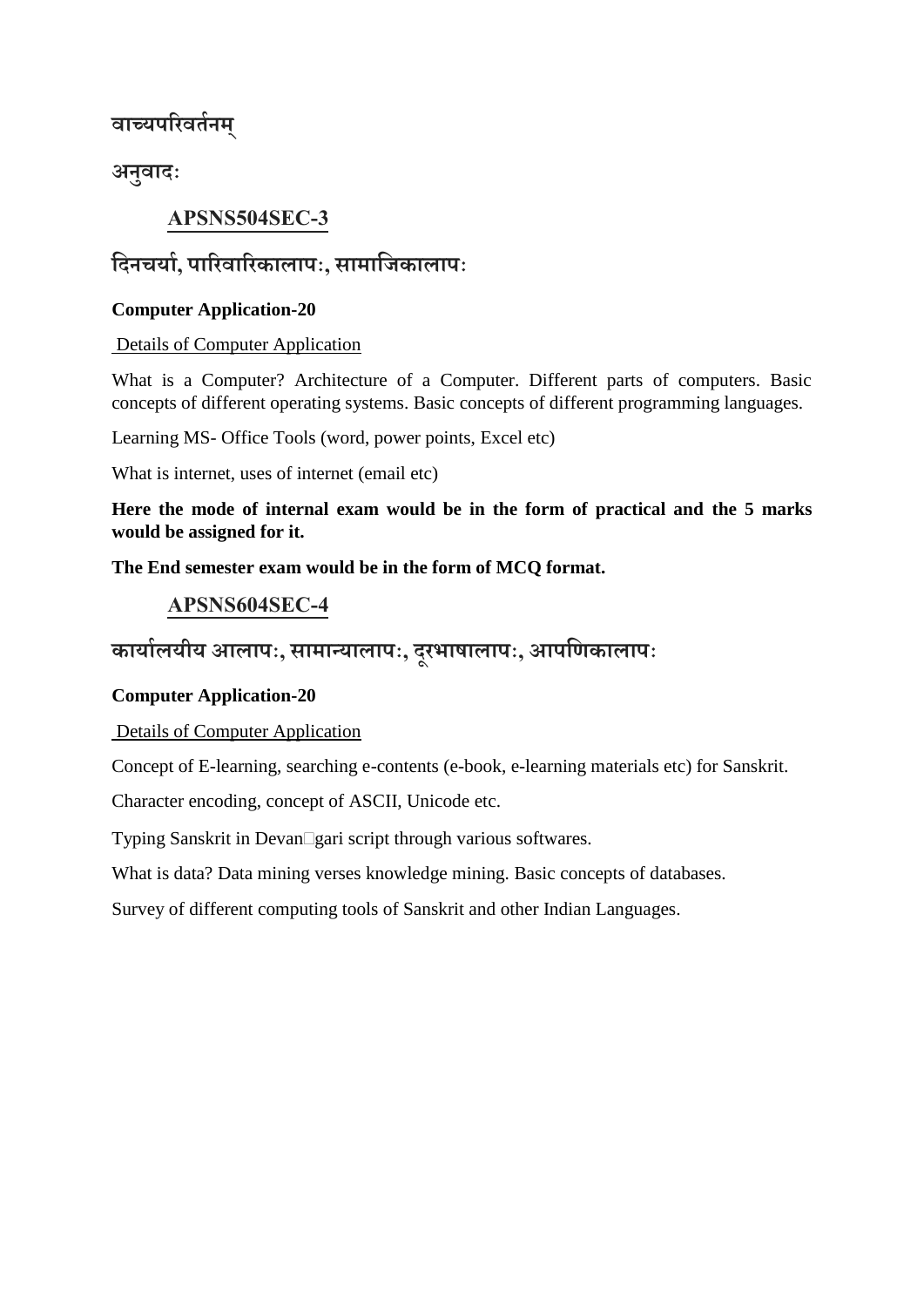#### **1. AHSNS301C –5 (Vedic Literature)**

#### **All questions are to be answered in Sanskrit with Devanagari Script**

I) Long (Vedic hymns) –  $10x1=10$ 

II) Explanation of Mantra &Bhasyavachana –  $5x2=10$ 

III) Padapatha –  $5x1=5$ 

IV) Shabdarupa - 5x1=5

#### **One question is to be answered in Sanskrit with Devanagari Script**

V) Short Questions 2x5=10

#### **2. AHSNS302C-6(Indian Social Institutions and Polity)**

#### **All questions are to be answered in Sanskrit with Devanagari Script**

I) Long (Manusamhita ,Yajnvalkyasamhita, Arthashastra) – 10x1=10

II) Explanation (Manusamhita with Manvarthamuktavali) –  $5x2=10$ 

III) Yajnavalkyasamhita, Arthashastra – 5x2=10

#### **One question is to be answered in Sanskrit with Devanagari Script**

IV) Short Questions (Manusamhita, Yajnvalkyasamhita, Arthashastra)  $2x5=10$ 

#### **3. AHSNS303C-7(History of Vedic Literature and Theory of Self)**

#### **All questions are to be answered in Sanskrit with Devanagari Script**

I) Long (History of Vedic Literature &Brihadarnyakopanisad) –  $10x1=10$ 

II) Explanation (Brihadarnyakopanisad) –  $5x2=10$ 

III) Yajnavalkyasamhita, Arthashastra –  $5x2=10$ 

#### **One question is to be answered in Sanskrit with Devanagari Script**